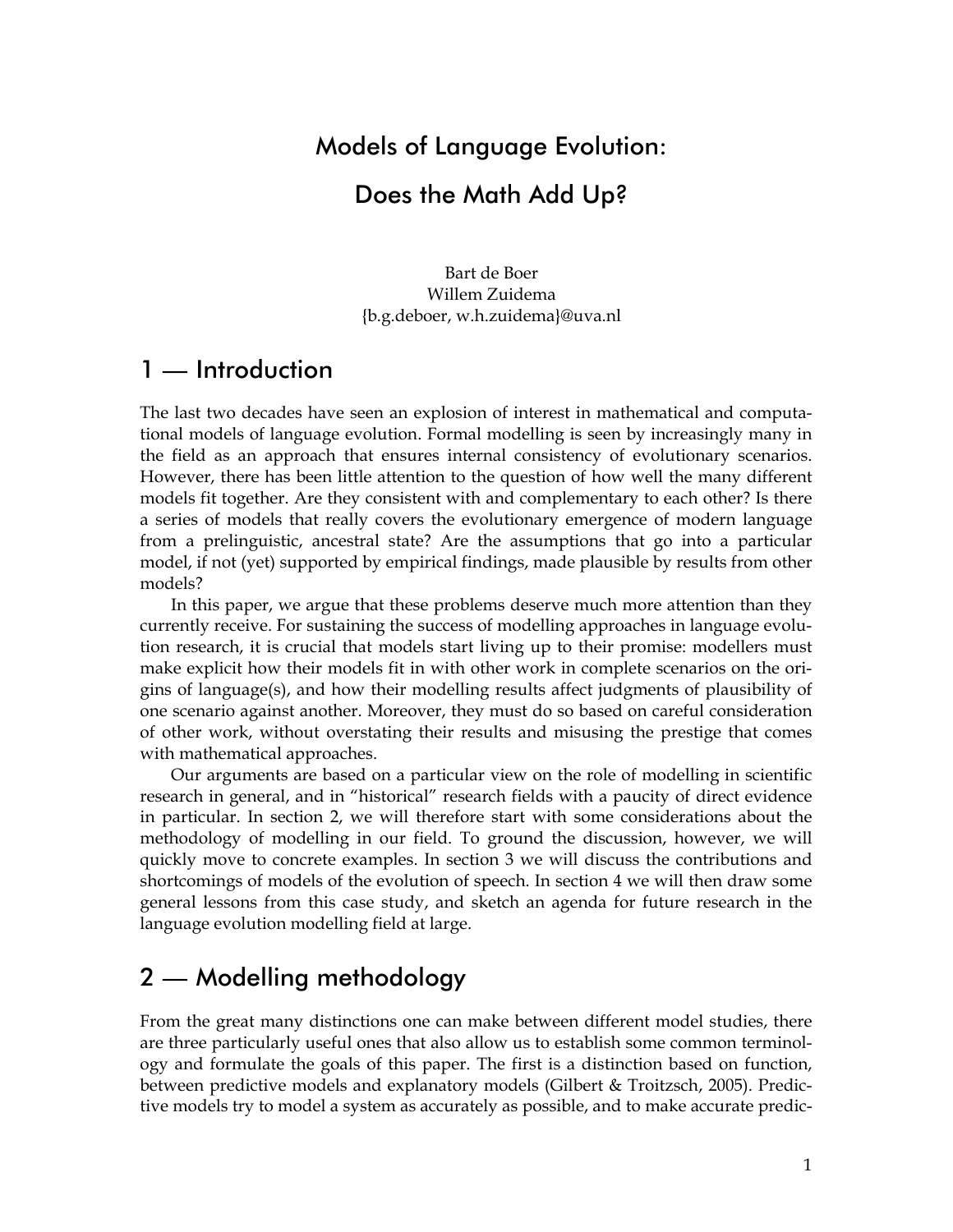tions about the real system's behaviour, as in weather forecasts for example. Predictive models can also be used to reconstruct behaviour in the past, and could for example be used in reconstructing the spread of language families or of particular instances of language change (e.g., Landsbergen, 2009). Explanatory models, in contrast, aim to increase insight in a phenomenon. Explanatory models are generally much more abstract and further removed from reality than predictive models. The phenomenon under study is not modelled in all its detail, but instead only its essentials are modelled. Crucially, what counts as 'essential' very much depends on the research question, and simplifications that are appropriate for one question can be totally indefensible for another. Good explanatory models, moreover, explain the phenomenon of interest in terms of lower-level phenomena that can, at least in principle, be independently motivated (models that simply reproduce the phenomenon of interest without providing such an explanation are sometimes called *phenomenological models*).

The second important distinction is one based on form, between mathematical and computational models. The distinction is not always strict, but mathematical models tend to be the most abstract and to strip down phenomena to their barest essentials. Typically (but not exclusively), mathematical modelling papers provide both a formalization of a phenomenon (e.g., using matrix algebra, logic, differential equations) and proofs about properties of the formal system. Such proofs are, by definition, universally valid and allow inferences about specific cases (deduction), although the simplifications necessary to arrive at a proof often greatly limit the applicability.

Computational models tend to be much more concrete and complex. Phenomena are formalized in a programming language, and the resulting programs studied experimentally. From different runs with different parameter settings, the modeller tries to infer general properties of the formal system (induction). The programs can be very complex, allowing for models with fewer abstractions but often barring analytic proofs. In some cases, computational models are used to investigate versions of a mathematical model that are too complicated to study analytically (including *numerical models*, that are defined algebraically but studied using numerical methods on the computer).

A third major distinction concerns the validation of models: we distinguish between internal validation and external validation. Internal validation is about demonstrating that the phenomenon of interest indeed follows from the stated assumptions, and mathematical proof provides its most powerful form. This is much harder to achieve with computer models, although extensive testing and systematic exploration of the parameter space of a computational model can lead to a great degree of confidence. External validation is about checking whether the stated and unstated assumptions are supported by empirical evidence, or by the outcome of other, independent models, and whether the model's predictions are confirmed in the real world. As computational models are often formulated in more concrete terms, it tends to be easier to achieve external validation.

In this paper, we are mainly concerned with the external validation of explanatory models, which in all cases requires an interpretative step: explanatory models have, by definition, abstracted away many details of the phenomenon of interests, making it a matter of judgment whether abstractly formulated assumptions and prediction are supported by concrete evidence. In historical research fields such as the origins of language (and likewise, the origins of life or the universe), external validation is further complicated by the fact that there is little direct evidence about which assumptions and predic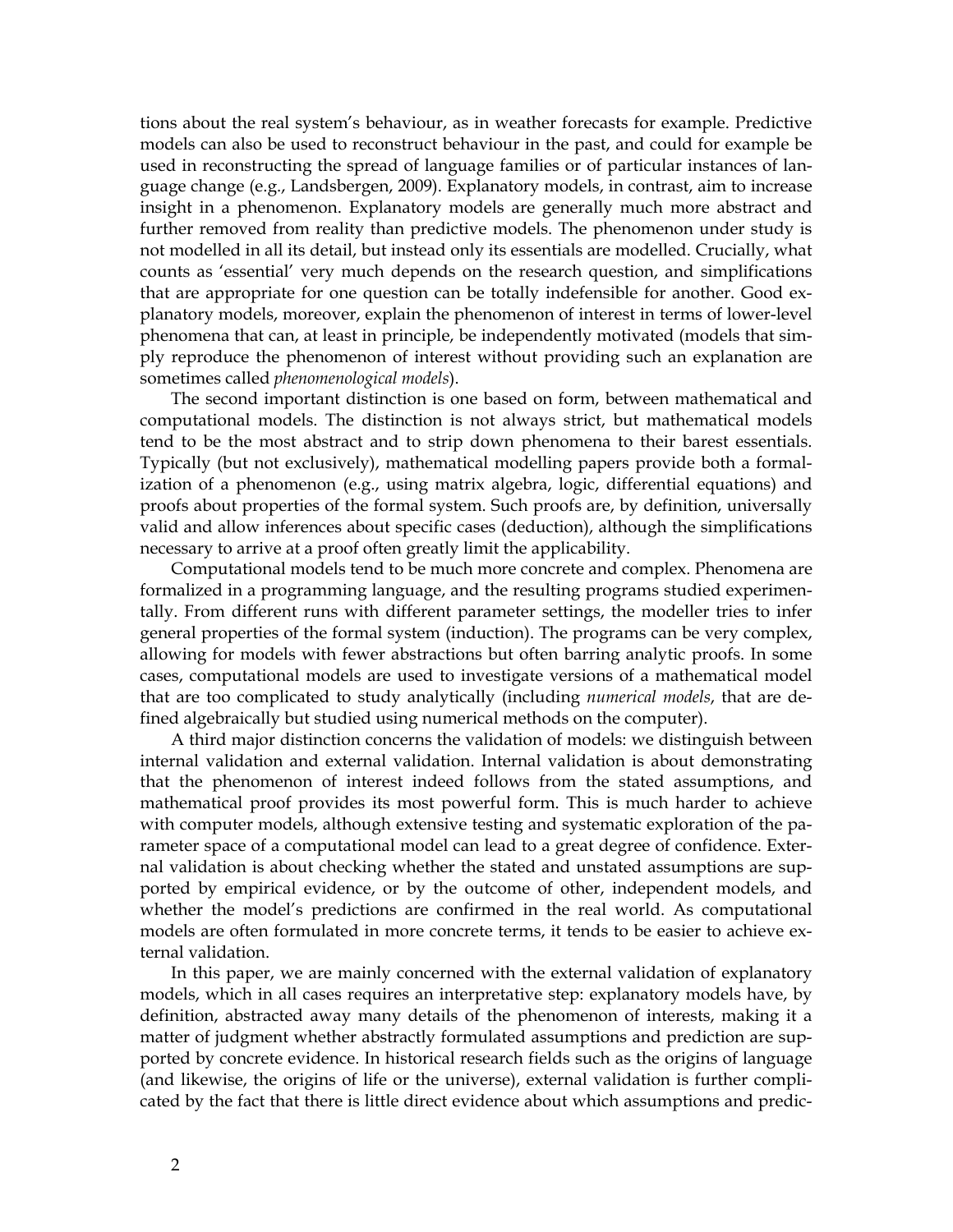tions are valid. External validation is thus only achievable by *model sequencing*: assumptions and prediction of any particular model are validated mainly by results from other models, and only at various points in a string of models do empirical results come into play.

Moreover, because this field deals with complicated phenomenon for which the appropriate simplifications haven't been established yet, modelling research should employ *model parallelisation*: for any particular phenomenon, researchers should develop multiple formalisations, compare results and relate observed differences to explicit and implicit assumptions embodied in these alternative models. Hence, modellers in language origins research must – much more than is currently practiced – work out relations between different models, whether they stand in sequence or in parallel to each other.

These observations may seem straightforward to many readers, but we find that much modelling work suffers from lack of clarity on these conceptual foundations. In the following section we will further explore our methodological points in the context of models of the evolution of speech, which, whilst home to some great controversies, provides a good case study as it has an abundance of easily interpretable data and a strong modelling tradition.

#### 3 — The evolution of speech and repertoires of phonemes

When studying the evolution of speech in relation to the evolution of language, the focus is usually on the differences between modern humans and the hypothetical latest common ancestor (henceforth, LCA) of humans, chimpanzees and bonobos. The vocal abilities of the LCA are inferred from the abilities that humans, chimpanzees and other apes share or do not share. From such comparisons, it can be derived that the LCA had a repertoire of calls for communicative purposes, and therefore a limited ability to modulate the vocal tract. However, it most likely had a vocal anatomy more comparable to that of chimpanzees and vocal cords comparable to those of chimpanzees and gorillas. The LCA did not, it seems, have modern human's descended larynx, it had less voluntary control over breathing (MacLarnon & Hewitt, 1999) and probably did have supralaryngeal air sacs. As all modern apes only have limited voluntary control over their vocalizations, only learn their vocalizations to a very limited extent and lack internal (combinatorial) structure in their calls, it can be assumed that this was also the case for the LCA.

Modern humans, on the other hand, do have a descended larynx, have voluntary control over speech (but much less so over emotional utterances), and have a large learned repertoire of linguistic utterances. Moreover, those utterances have complex internal structure that is used productively, and there are regularities in the repertoires of speech sounds that humans use (the phonological universals). The challenge for research of the evolution of speech is to give an account of how the modern phenotype evolved from the LCA's phenotype: i.e., how did the descended larynx, voluntary control, vocal learning, combinatorial phonology and phonological universals evolve? A key issue here is to what extent the evolutionary changes should be considered adaptations for language, or to what extent they evolved for other reasons.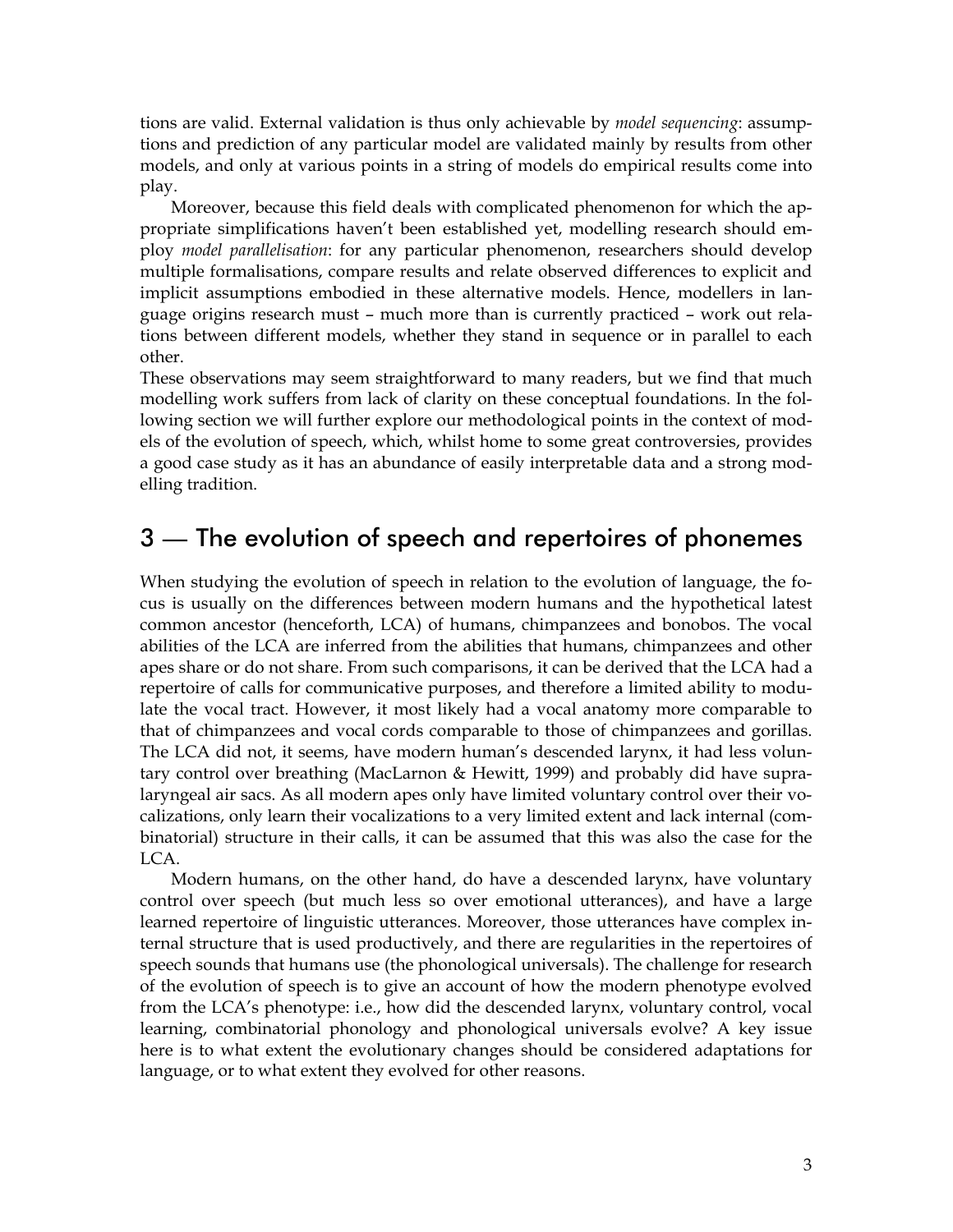Computer models (and to some extent mathematical models) have been used for a long time to investigate such issues – but in the existing literature (as reviewed in de Boer, 2005; de Boer & Fitch, *in press*) there are some striking gaps in the range of topics considered and some disturbing confusions about the role of various models. The most studied topics are the evolution of the vocal tract (Lieberman & Crelin, 1971; Boë *et al.*, 2002; de Boer, 2009) and the emergence of phonological universals (de Boer, 2000b; Oudeyer, 2005; Zuidema & de Boer, 2009); the evolution of voluntary control, vocal learning and combinatoriality have received much less attention in the modelling literature, and the issue of how models of these different aspects fit together has been almost completely ignored.

Starting point for many models of how speech evolved are models of how speech perception and production works in human adults. Surveying the literature, we quickly find that many models that have been developed for the study of human speech are not necessarily directly usable in the study of the evolution of speech. Illustrative examples from modelling the acoustic production of speech are the 3-parameter model (Stevens & House, 1955; Fant, 1960), the couple mass-spring model (Dudgeon, 1970; Ishizaka & Flanagan, 1972) of the vocal cords and the source-filter model of speech production (Fant, 1960). These are simplified, explanatory models of the human vocal tract, the human vocal cords and the (lack of) interaction between the human vocal cords and the vocal tract, respectively.

These models are well established in phonetics, and provide valuable insights in the process of speech production. However, researchers in the evolution of speech cannot simply reuse these models to represent properties of vocal tracts of our evolutionary ancestors or of other species (see the discussion about Riede *et al.*, 2005 in Lieberman, 2006); doing so is misunderstanding the explanatory nature of the existing models, that involved simplifications which were very helpful for understanding speech production but are specific to human adult vocal tracts. It is, in fact, unlikely that ape-like vocal tracts can make the deformations of the vocal tract that are assumed by the 4-tube model, and it is clear that the acoustic effects of supralaryngeal air sacs are not captured by it. It is further unknown whether chimpanzee-like vocal cords work in the same way as human vocal cords, and whether in chimpanzee-like vocalizations the vocal cords can really be considered acoustically independent of the vocal tract. Simplifications made in building these models must thus be re-evaluated in the light of what is known about ape and fossil vocal anatomy.

A second problem with existing models of the evolution of speech anatomy concerns its relation to models of the biological and cultural evolution of communication, i.e., with external validation through model sequencing. Even if we could establish a sequence of vocal tracts, leading from ape-like to human-like shapes in gradual steps, that in itself, although an important step, would not provide an evolutionary explanation. As we and others argued elsewhere (e.g., Parker & Maynard Smith, 1990; Zuidema & de Boer, 2003, 2009), evolutionary explanations must provide a 'path of ever increasing fitness', where every new variant provides a fitness advantage in a population where the previous variant is still common. In the case of vocal tract evolution, it is unclear what the appropriate fitness function is. Existing models tend to assume that it is a simple function of the size of the acoustic space allowed by a particular vocal tract configuration. But fitness due to speech must be a function of how well an individual communicates with others in a population, which in turn depends on the communication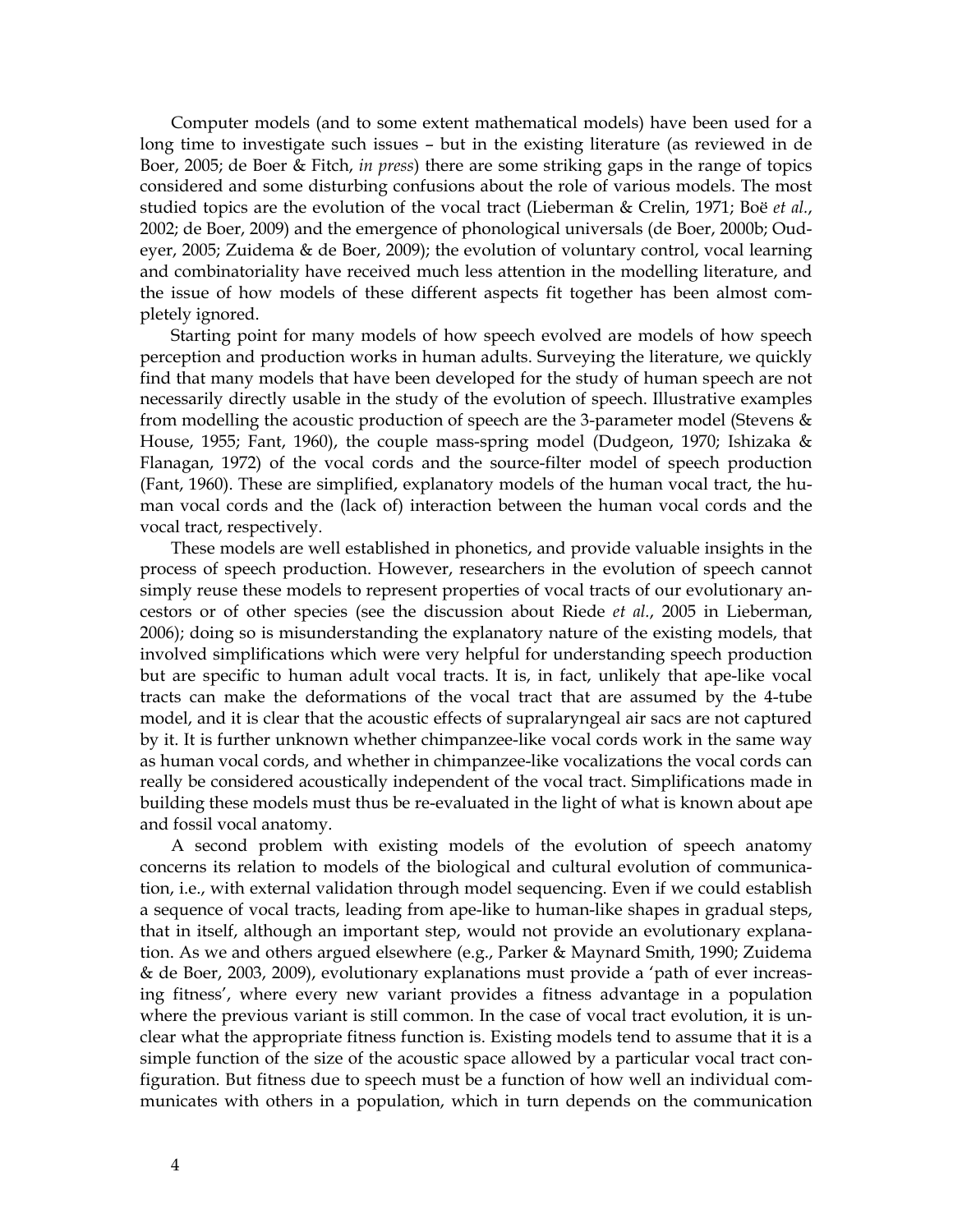system the population uses. However, the relation between the repertoire of speech sounds that emerges in a population and the anatomical and neurocognitive features of individuals is far from trivial.

Models that study the emergence of such repertoires have focused on vowel inventories, and on a role for self-organization in shaping them (Glotin, 1995; Berrah & Laboissière, 1999; de Boer, 2000a; Oudeyer, 2005), given constraints on the vowel space formalised by existing models of vowel perception and production. This group of models is a good example of model parallelization: different models all show the emergence of similar phenomena. They are not a good example of model sequencing, however: although these models have yielded a beautiful connection between empirical data on vowel systems and biophysical constraints, it is clear that they only scratch the surface of the full set of phonological universals: they have, for instance, little to say about consonants, syllable-structure or supra-segmental speech patterns.

Ultimately, the connection between phonology and anatomical and neurocognitive features needs to become clear to allow us to evaluate particular scenarios of the evolution of speech. However, despite the progress in modelling vocal tract evolution and vowel universals, we're still quite far from a model-based understanding of the evolution of speech. In the required sequence of explanatory models we still observe, for a variety of reasons, many gaps.

One reason is that, when addressing these more complex issues, the limits of what is at present possible with computer models are reached quickly. It is then tempting to use high-level abstractions (such as distinctive features, constraints and rule-based phonological explanations). However, making use of such abstractions, which have after all been derived for description of modern human language, and are in general not based on direct observation of neurocognitive mechanisms, incurs the risk of implicitly including the phenomena to be explained in the model – and thus resorting to phenomenological rather than explanatory modelling. For example, from typological studies it is known which consonants are unusual (for example uvular plosive [q]) and which are common (for example velar plosive [k]), but there is no language-independent biophysical and neurocognitive model that reliably predicts which articulations are more difficult to produce than others. Thus research into more complex aspects of speech is not only hampered by the computational complexity of such models, but also by our lack of knowledge about the underlying phenomena.

Likewise, we have no models of the evolution of the vocal cords. Although there are many models for human vocal cords (Dudgeon, 1970; Ishizaka & Flanagan, 1972; Titze, 1973, 1974, 2008) and some models of the interaction between the vocal cords and the vocal tract (Flanagan & Meinhart, 1964; Titze, 2002, 2008) as far as we are aware, no models exist of either chimpanzee vocal cords or of hypothetical ancestral vocal cords. This has undoubtedly to do with the lack of anatomical data (although some has recently been presented Demolin & Delvaux, 2006) but also with the fact that vocal cords (and their interaction with the vocal tract) are much more difficult to model than the acoustics of the vocal tract itself.

Another reason is that in spite of much parallel modelling effort, in some domains no consensus is reached. There is, for example strong controversy in the study of the articulatory abilities of Neanderthals and the role of modern human vocal anatomy (with its descended larynx). In this debate, Lieberman (Lieberman & Crelin, 1971) and Carré et al. (Carré *et al.*, 1995) propose that vocal anatomy has evolved for speech, while Boë et al.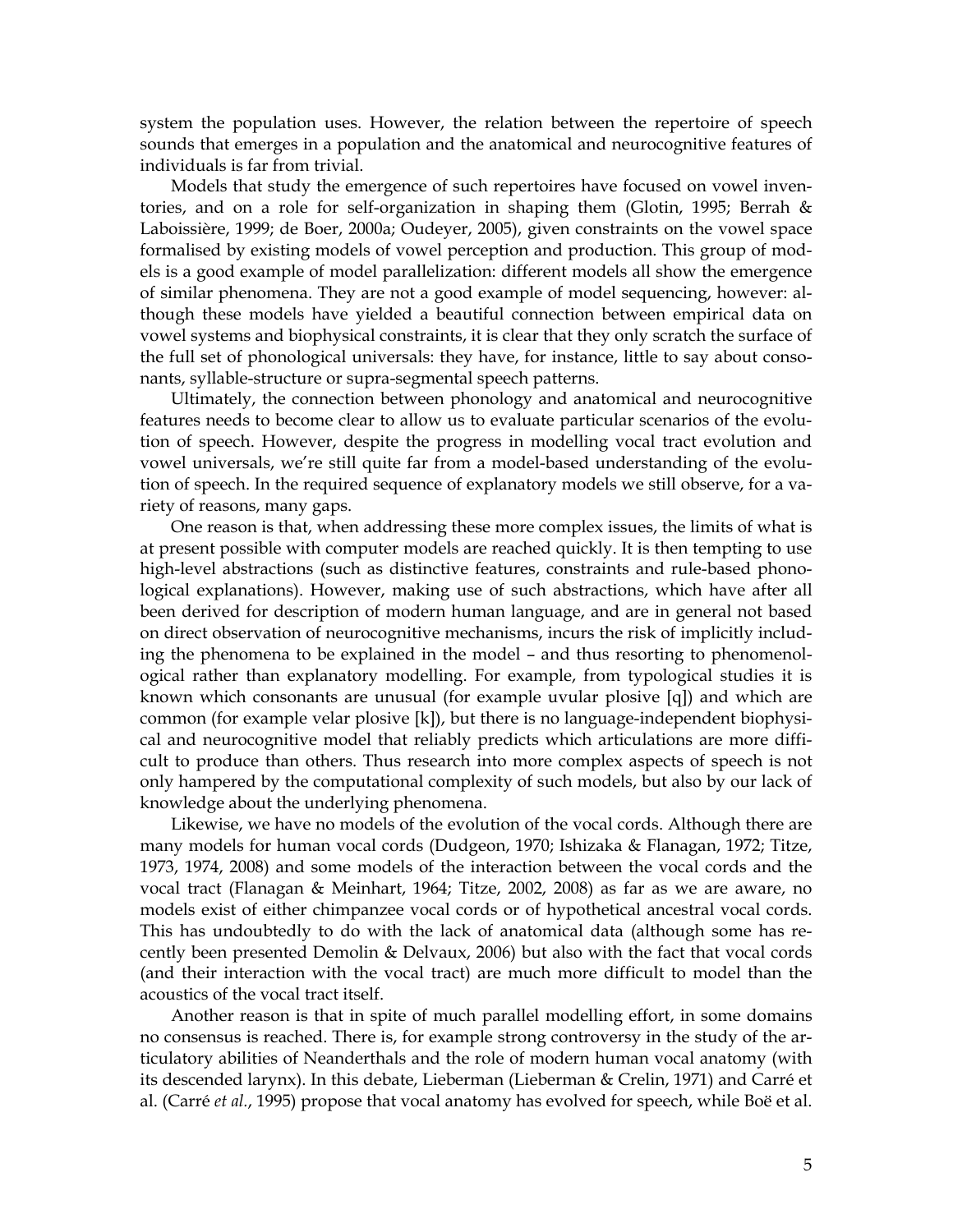(2002) propose that it has not evolved for speech, because (neural) control is more important. They reach opposite conclusions, even though they use very similar modelling techniques. The debate has lead to a rather heated exchange (Boë *et al.*, 2007; Lieberman, 2007).

Finally, some topics seem to be simply overlooked. For instance, important innovations in the cognitive adaptations for using speech that occurred between the LCA and modern humans have not been addressed by modelling. These include the ability to productively use combinatorial structure of speech and the (related) ability to learn large sets of complex utterances. Such models would be quite complex computationally, but their results might be transferable to other aspects of language, most notably syntax. After all, it has been proposed that the sequential processing and learning that are necessary for using syntax are based on adaptations for the sequential processing and learning mechanisms that are necessary for using combinatorial utterances (Carstairs-McCarthy, 1999).

Given these gaps in our understanding of the evolution of speech, the possibilities for external validation are at present limited and we should guard against overinterpreting modelling results. A case in point is the reception of Nowak *et al.* (1999), who presented an information-theoretic model and a mathematical proof of the conditions for combinatorial coding to have a fitness advantage. This proof is an elegant example of internal validation. The model fits into a larger research program in which a number of proofs of mathematical models related to the evolution of language have been presented in high-profile publications (Nowak & Krakauer, 1999; Nowak *et al.*, 2001, 2002). These models have been interpreted by other researchers as having "...demonstrated the evolvability of the most striking features of language..." (Pinker, 2000). However this confuses internal validation (the models are internally consistent) with external validation (the models correspond to reality). The latter is unfortunately far from established, given the many simplifying assumptions in Nowak et al.'s (Nowak et al., 1999) model, as we have pointed out elsewhere (Zuidema & de Boer, 2009).

#### 4 — Conclusions

There are a number of lessons we would like to be drawn from our analysis of the stateof-the-art of language evolution modelling. First of all, it seems modellers should pay more attention to how their models relate to other models, and how they fit into particular scenarios. Although most papers on modelling the evolution of language do a good job at internal validation and at crediting other researchers' work, authors do not often make explicit which scenario they feel their model fits in and in what way their model provides external validation for other models or how other models provide it for theirs.

Second, we note that there is no lack of models and no lack of data, but there is a rather uneven distribution of modelling effort over relevant questions. It is perhaps not surprising that (as in other fields of scientific inquiry) the majority of papers are concentrated around the easiest questions. Understandable as this is, we have now reached a stage where we should also attempt to tackle the more difficult questions, and consider carefully whether a collection of models together constitute a convincing scenario.

Papers presenting 'verbal', complete scenarios can be very useful in structuring such a research program — even if we agree that one should be careful with papers that pre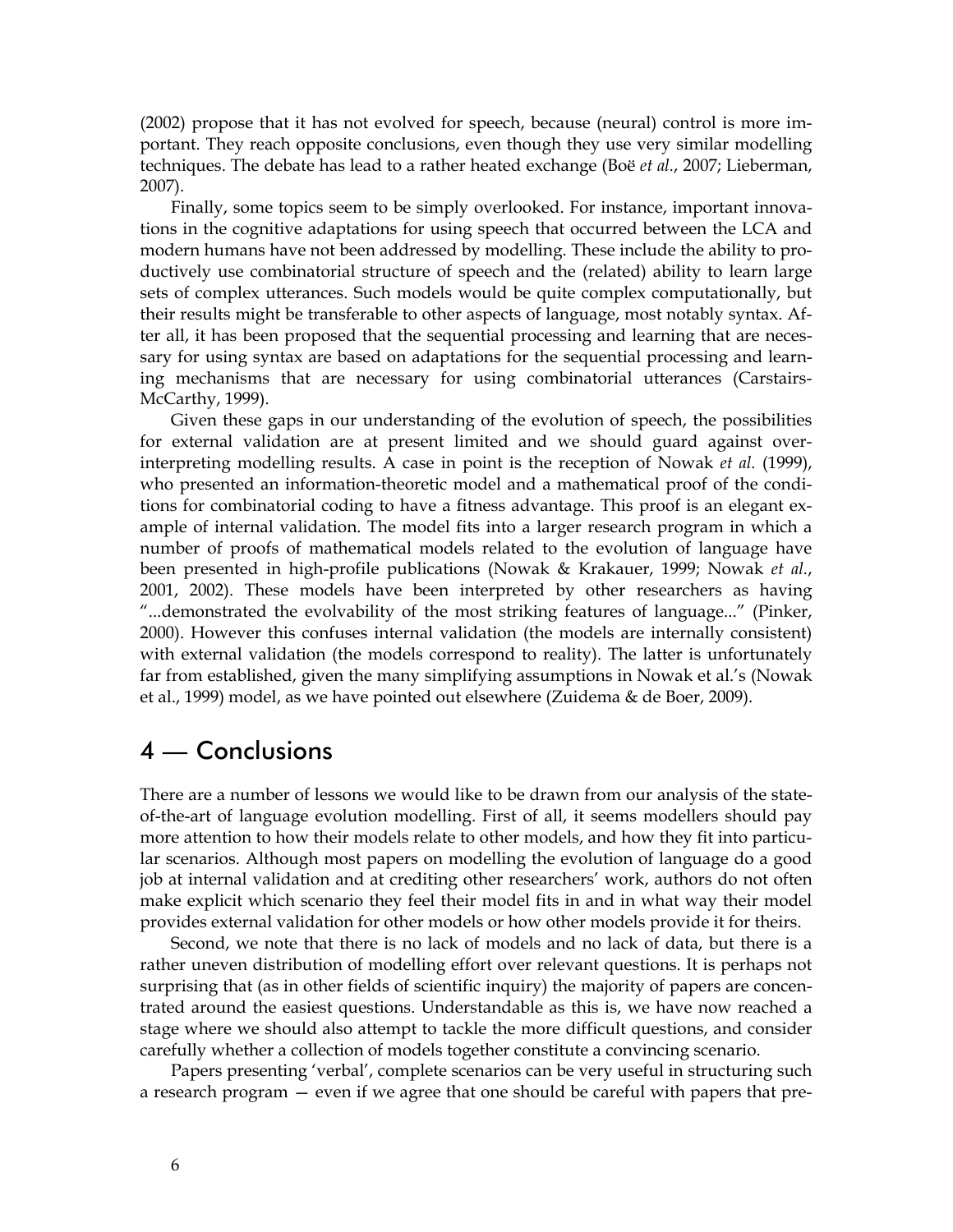sent scenarios of complex historical processes such as the evolution of language (it is all too easy to resort to speculation and wishful thinking). Jackendoff (2002) is one of the few authors who provides a rather detailed scenario that may provide a useful framework; the research field would benefit if more authors would provide a sketch of such a scenario with their work and describe how they feel their work and previous work fits in the scenario. This may help to identify the areas of language evolution that are relatively well-understood and well-studied and areas that are still *terra incognita*.

In Jackendoff's theory, a number of major transitions occurred in the evolution of language that correspond to major design features of natural language. He views, among others, an open learned vocabulary, a combinatorial phonological system, a compositional semantics, hierarchical phrase-structure and a system of syntactic categories to convey semantic relations as crucial innovations in the evolution of human language from an ancestral primate communication system. Of those five, only combinatorial phonology and compositional semantics have been addressed by multiple, parallel modelling studies.

Jackendoff's scenario is not the final word on language evolution, of course. It lacks attention for the communicative setting in which language evolved, for the possible selective advantages it offered, and to whom, and for the question why languages are so diverse and continue to change. Evolutionary biology offers many models of the evolution of altruistic traits and communication, but the relation between such models and models of the evolution of other aspects of natural language have not received much attention. Likewise, sociolinguistics and (formal) pragmatics offer many ideas about the function of language and language variation, and about the question who benefits. Also their relation to models of the evolution of language's design features remain underexplored.

From these considerations and those presented earlier in this paper, we can compose a list of key challenges for language evolution modelling that we hope will be addressed in the next few years. We present such a list in table 1; if these challenges — on the evolution of particular traits studied in the traditional subfields of linguistics and the relation to the human phenotype more broadly  $-$  are taken up by the field, we should have in a few years several models for each issue *in parallel*, as well as a set of models that *in sequence* really speak to the plausibility of a particular scenario. Only then are we approaching *external validation* of *explanatory models* of language evolution, and is the modelling approach really proving its worth to the language evolution field at large.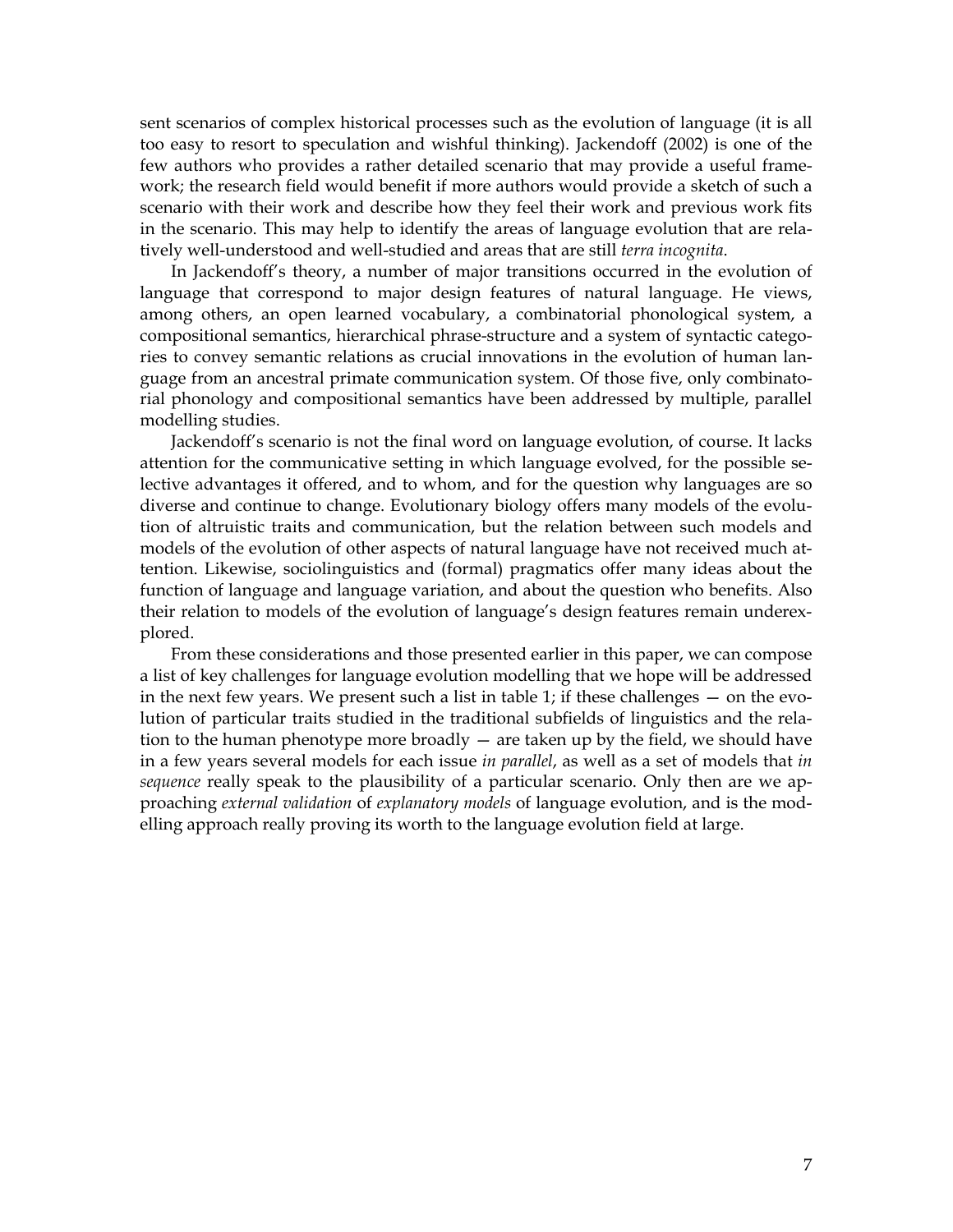#### **Table 1: Key open challenges in language evolution modelling**  Phonetics & phonology:

- 1. Modelling the evolution of the human vocal cords;
- 2. Modelling the evolution of human-like (combinatorial) phonology: consonants, syllable structure, pitch/formant relation, intonation contours;

Semantics & pragmatics:

- 3. Modelling the transition from a closed to an open, learned repertoire of signs;
- 4. Modelling the evolution of duality of patterning: combinatorial phonology with compositional semantics in a unified model;
- 5. Modelling the evolution of human-like (compositional) semantics: quantifiers, numerals, functional/contentive split, categoricity/vagueness relation, negation;
- 6. Modelling dialog: how can structured, repeated communicative interactions evolve (as opposed to isolated signals);

Morphosyntax:

- 7. Modelling the evolution from "flat" utterances of hierarchical phrasestructure, ;
- 8. Modelling the evolution of word order/rich morphology trade-off;
- 9. Modelling the evolution of syntactic categories over and above semantic categories;

Language change & sociolinguistics:

10. Modelling the evolution of ongoing linguistic change – why are there no 'sinks' in language change?;

Relation to non-linguistic issues:

- 11. Language as a green beard connection between evolution of language and altruism;
- 12. Language as a mental tool connection between language and other uniquely human cognitive traits (music, consciousness, reasoning).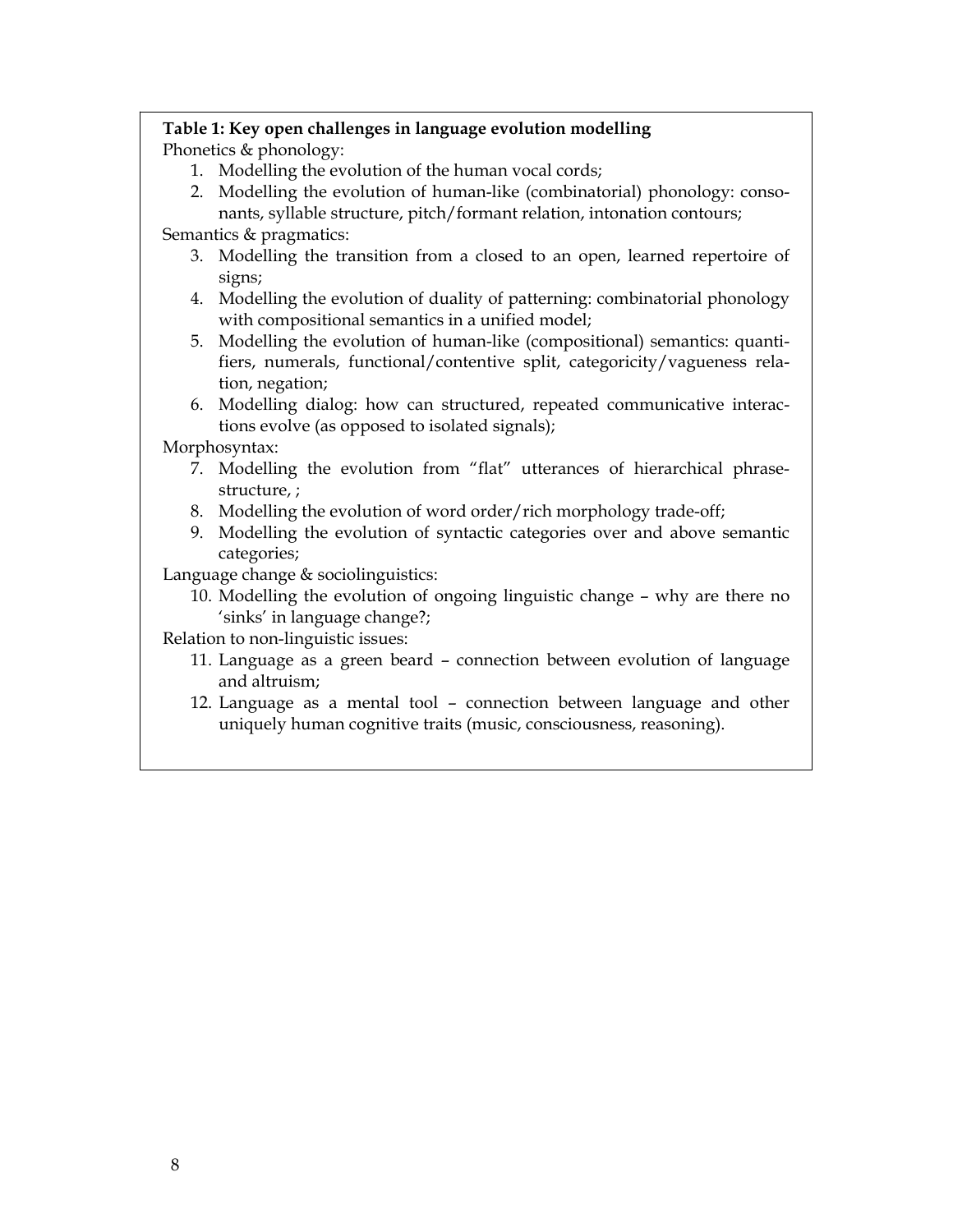#### References

- Berrah, A.-R., & Laboissière, R. (1999). Species: An evolutionary model for the emergence of phonetic structures in an artificial society of speech agents. In D. Floreano, J.-D. Nicoud & F. Mondada (Eds.), *Advances in artificial life, lecture notes in artificial intelligence* (Vol. 1674, pp. 674–678). Berlin: Springer, 1999.
- Boë, L.-J., Heim, J.-L., Honda, K., & Maeda, S. (2002). The potential Neandertal vowel space was as large as that of modern humans. *Journal of Phonetics, 30*(3), 465–484.
- Boë, L.-J., Heim, J.-L., Honda, K., Maeda, S., Badin, P., & Abry, C. (2007). The vocal tract of newborn humans and Neanderthals: Acoustic capabilities and consequences for the debate on the origin of language. A reply to Lieberman (2007a). *Journal of Phonetics, 35*(4), 564–581.
- Carré, R., Lindblom, B., & MacNeilage, P. F. (1995). Rôle de l'acoustique dans l'évolution du conduit vocal humain. *Comptes Rendus de l'Académie des Sciences, Série II, 320*(série IIb), 471–476.
- Carstairs-McCarthy, A. (1999). *The origins of complex language: An inquiry in the evolutionary beginnings of sentences, syllables, and truth*. Oxford: Oxford University Press.
- de Boer, B. (2000a). Emergence of vowel systems through self-organisation. *AI Communications, 13*, 27–39.
- de Boer, B. (2000b). Self organization in vowel systems. *Journal of Phonetics, 28*(4), 441– 465.
- de Boer, B. (2005). Evolution of speech and its acquisition. *Adaptive Behavior, 13*(4), 281– 292.
- de Boer, B. (2009). Why women speak better than men (and its significance for evolution). In R. Botha & C. Knight (Eds.), *The prehistory of language* (pp. 255–265). Oxford: Oxford University Press.
- de Boer, B., & Fitch, W. T. (in press). Computer models of vocal tract evolution: An overview and critique. *Adaptive Behavior*.
- Demolin, D., & Delvaux, V. (2006). A comparison of the articulatory parameters involved in the production of sounds of bonobos and modern humans. In A. Cangelosi, A. D. M. Smith & K. Smith (Eds.), *The evolution of language: Proceedings of the 6th international conference (evolang6)* (pp. 67–74). New Jersey: World Scientific.
- Dudgeon, D. E. (1970). Two-mass model of the vocal cords. *Journal of the Acoustical Society of America, 48*(1A), 118.
- Fant, G. (1960). *Acoustic theory of speech production*. 'sGravenhage: Mouton.
- Flanagan, J. L., & Meinhart, D. I. S. (1964). Source-system interaction in the vocal tract. *Journal of the Acoustical Society of America, 36*(10), 2001-2002.
- Gilbert, N., & Troitzsch, K. G. (2005). *Simulation for the social scientist, second edition*. Maidenhead (UK): Open University Press.
- Glotin, H. (1995). *La vie artificielle d'une société de robots parlants: Émergence et changement du code phonétique*. Grenoble: DEA sciences cognitives-Institut National Polytechnique de Grenoble.
- Ishizaka, K., & Flanagan, J. L. (1972). Synthesis of voiced sounds from a two-mass model of the vocal cords. *The Bell system technical journal, 51*(6), 1233-1268.
- Jackendoff, R. (2002). *Foundations of language*. Oxford: Oxford University Press.
- Landsbergen, F. (2009). *Cultural evolutionary modeling of patterns in language change: Excercises in evolutionary linguistics*. Utrecht: LOT.